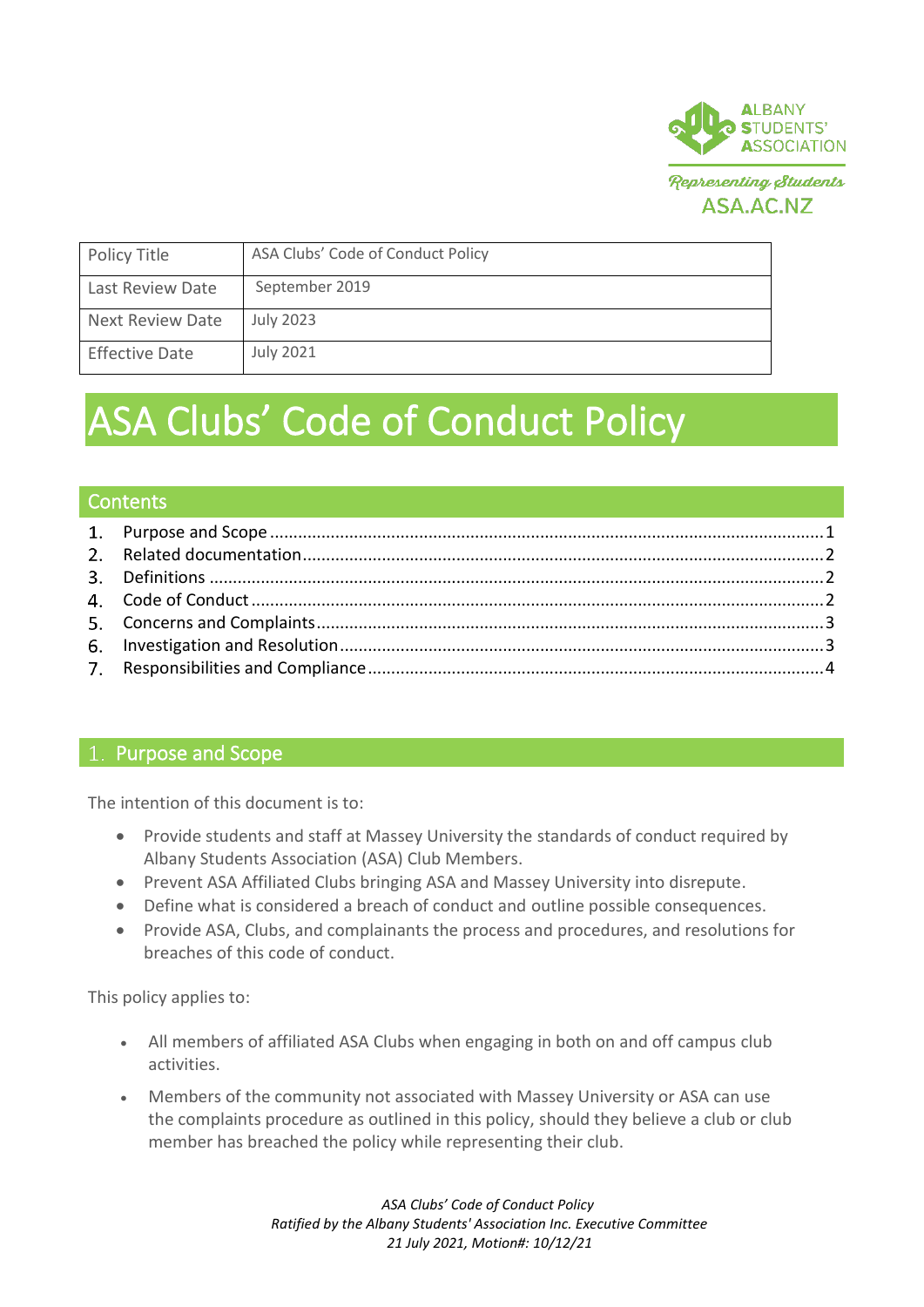## <span id="page-1-0"></span>2. Related documentation

- ASA Clubs Policy 2012
- ASA Harassment Policy 2020
- Massey University Clubs, Societies, and Cultural Groups Grants Policy and Procedures.

### <span id="page-1-1"></span>3. Definitions

- **Bullying** means unreasonable behaviour, repeated over time, which is deliberate and intended to humiliate, undermine, or otherwise have a detrimental effect on the recipient(s) even though it may not be unlawful.
- **Harassment** means any unwelcome comment, conduct or gesture that is insulting, intimidating, humiliating, malicious, degrading, or offensive. It might be repeated or an isolated incident, but it is so significant that it adversely affects someone's performance, contribution, or environment. It can include physical, degrading, or threatening behaviour, abuse of power, isolation, discrimination, sexual harassment and racial harassment. It is behaviour that is unwanted by the recipient even if the recipient does not tell the perpetrator that the behaviour is unwanted. It may be unintentional.

# <span id="page-1-2"></span>4. Code of Conduct

Club members will:

- Actively embrace diversity, equity, and inclusion and not tolerate any type of bullying and harassment defined in section 3 of this policy and will act to prevent such behaviour within the club on behalf of its individual members.
- Respect the privacy of individuals and use confidential and personal information only for the purposes for which it was intended.
- Pay club membership fees or activity fees (where applicable) to the Albany Students' Association bank account to be held in trust for the club.
- As a member of the club hold the club committee accountable for the provision of relevant activities and financial stability, to ensure the ongoing viability of the club.
- Neither use, nor allow the use of, University property, resources, or funds for other than authorised purposes.
- Incur no liability on the part of the ASA or the University without proper authorisation.
- Ensure that if alcohol is consumed at any club events that a RAMS form has been approved by the University's Clubs' and Activities Coordinator and that all steps to minimise risk are followed.
- Not engage in unruly or unlawful actions when representing the club within New Zealand legislation.
- Comply with health and safety directions and legislation.
- Not act in any way that would bring the reputation of the club, the ASA, or Massey University into disrepute.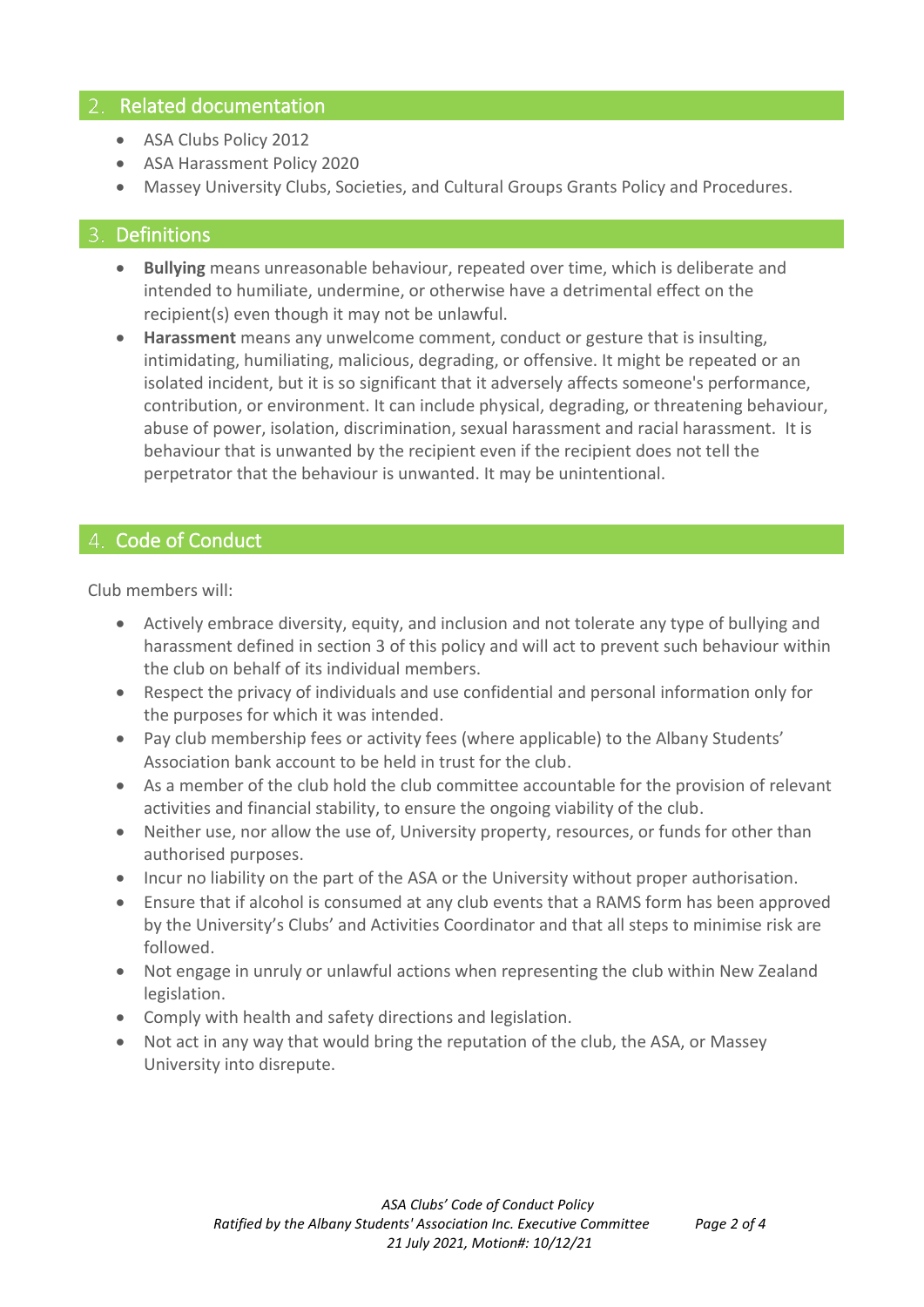#### <span id="page-2-0"></span>5. Concerns and Complaints

If Massey University students, staff and the wider community, believe they have experienced a breach of this code of conduct, they should write a formal letter to the ASA General Manager and ASA President detailing how they believe the ASA affiliated club or club member has breached the code.

In cases where the complainant believes there is a bias or conflict of interest, complaints can be made to the University's Clubs' and Activities Coordinator.

Once the complaint has been validated as a legitimate complaint by the ASA or the University Clubs' and Activities Coordinator it will continue to be investigated until resolved.

ASA may refer any complaint on to the University Clubs' and Activities Coordinator.

All complaints against a club or club member will be recorded by the ASA.

#### <span id="page-2-1"></span>Investigation and Resolution

Problems should be investigated at the earliest opportunity to avoid the problem escalating and so that a resolution can be reached in a timely manner, reducing the potential for harm for all concerned.

All complaints will be taken seriously, however if a complaint is found to be malicious in intent, this may result in action being taken against the complainant.

If a complaint arises, the Club committee from which the complaint relates will be requested to investigate the complaint themselves with an intention to resolve it with the complainant. However, should the complaint refer to a club committee member, they may not take part in the investigation, other than to answer questions raised.

ASA executive members can be requested to assist with the investigation and resolution process, e.g., may act as a mediator at a club general meeting.

If the complaint is resolved within the club, the club should write to the ASA General Manager and ASA President providing details of the investigation procedure and the agreed resolution.

If the complaint cannot be resolved by the club, the club should request that ASA take on the investigation.

While a valid complaint remains unresolved, the club in question will not be able to access the club grants scheme unless under exceptional circumstances.

When the complainant and club, or the ASA believes an acceptable outcome has been reached, the complaint can be considered resolved.

Whether allegations are admitted/substantiated or denied/found to be false, the resolution process could involve:

> *ASA Clubs' Code of Conduct Policy Ratified by the Albany Students' Association Inc. Executive Committee Page 3 of 4 21 July 2021, Motion#: 10/12/21*